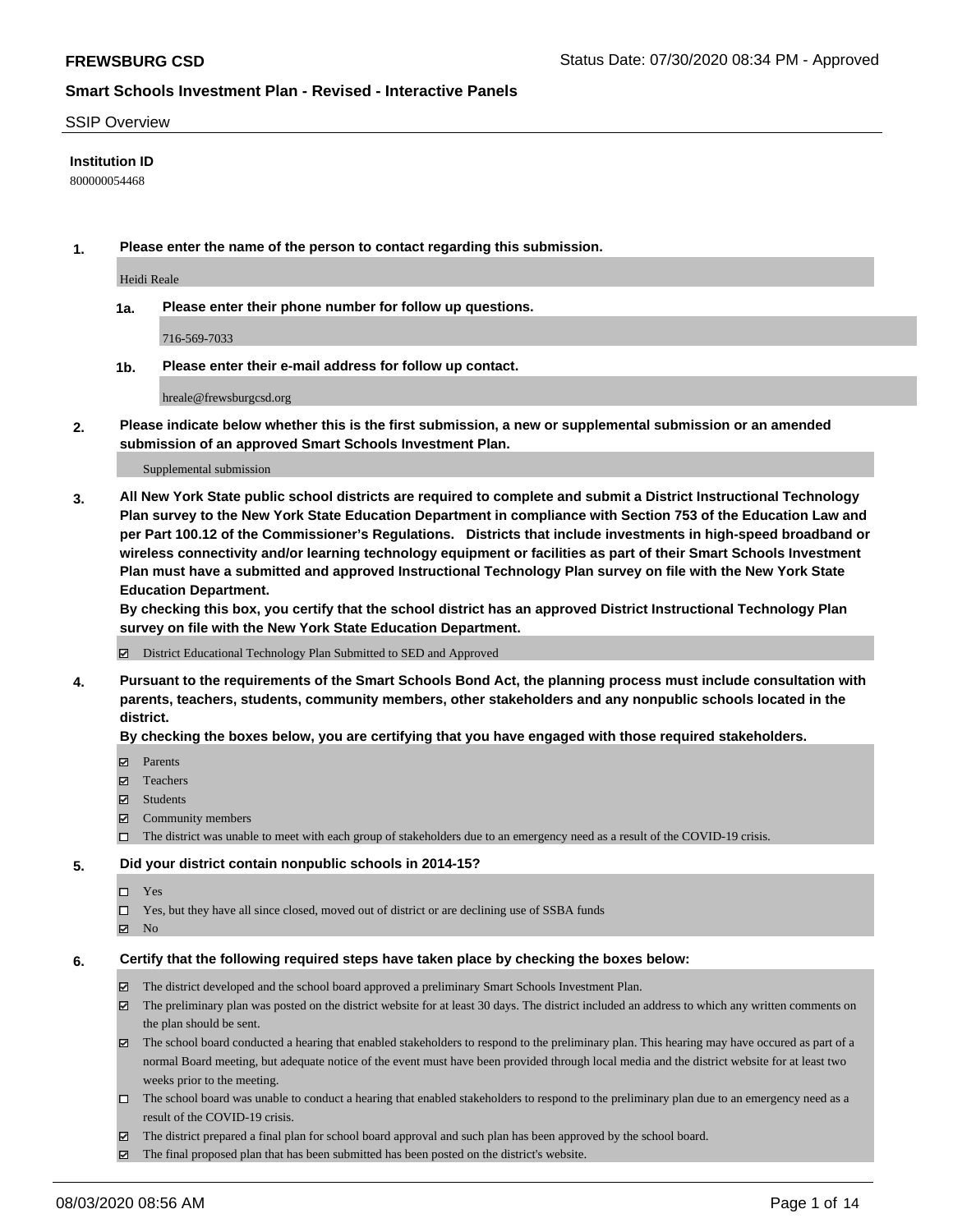SSIP Overview

**6a. Please upload the proposed Smart Schools Investment Plan (SSIP) that was posted on the district's website, along with any supporting materials. Note that this should be different than your recently submitted Educational Technology Survey. The Final SSIP, as approved by the School Board, should also be posted on the website and remain there during the course of the projects contained therein.**

Smart Schools Investment Plan - Interactive Panels- FREWSBURG CSD.pdf

**6b. Enter the webpage address where the final Smart Schools Investment Plan is posted. The Plan should remain posted for the life of the included projects.**

https://www.frewsburgcsd.org/cms/lib/NY02214391/Centricity/Domain/28/Smart%20Schools%20Investment%20Plan%20- %20Interactive%20Panels-%20FREWSBURG%20CSD.pdf

**7. Please enter an estimate of the total number of students and staff that will benefit from this Smart Schools Investment Plan based on the cumulative projects submitted to date.**

905

**8. An LEA/School District may partner with one or more other LEA/School Districts to form a consortium to pool Smart Schools Bond Act funds for a project that meets all other Smart School Bond Act requirements. Each school district participating in the consortium will need to file an approved Smart Schools Investment Plan for the project and submit a signed Memorandum of Understanding that sets forth the details of the consortium including the roles of each respective district.**

 $\Box$  The district plans to participate in a consortium to partner with other school district(s) to implement a Smart Schools project.

**9. Please enter the name and 6-digit SED Code for each LEA/School District participating in the Consortium.**

| <b>Partner LEA/District</b> | <b>ISED BEDS Code</b> |
|-----------------------------|-----------------------|
| (No Response)               | (No Response)         |

**10. Please upload a signed Memorandum of Understanding with all of the participating Consortium partners.**

(No Response)

**11. Your district's Smart Schools Bond Act Allocation is:**

\$890,103

**12. Final 2014-15 BEDS Enrollment to calculate Nonpublic Sharing Requirement**

|                         | Public Enrollment | l Nonpublic Enrollment | <b>Total Enrollment</b> | l Nonpublic Percentage |
|-------------------------|-------------------|------------------------|-------------------------|------------------------|
| <sup>I</sup> Enrollment | 011               |                        | 811.00                  | 0.00                   |

**13. This table compares each category budget total, as entered in that category's page, to the total expenditures listed in the category's expenditure table. Any discrepancies between the two must be resolved before submission.**

|                                                 | Sub-Allocations   | <b>Expenditure Totals</b> | <b>Difference</b> |
|-------------------------------------------------|-------------------|---------------------------|-------------------|
| School Connectivity                             | 0.00              | 0.00                      | 0.00              |
| Connectivity Projects for<br><b>Communities</b> | $\overline{0.00}$ | 0.00                      | 0.00              |
| <b>Classroom Technology</b>                     | 464,780.00        | 464,780.00                | 0.00              |
| Pre-Kindergarten Classrooms                     | 0.00              | 0.00                      | 0.00              |
| Replace Transportable<br><b>Classrooms</b>      | $\overline{0.00}$ | 0.00                      | 0.00              |
| High-Tech Security Features                     | $\overline{0.00}$ | 0.00                      | 0.00              |
| Nonpublic Loan                                  | 0.00              | 0.00                      | 0.00              |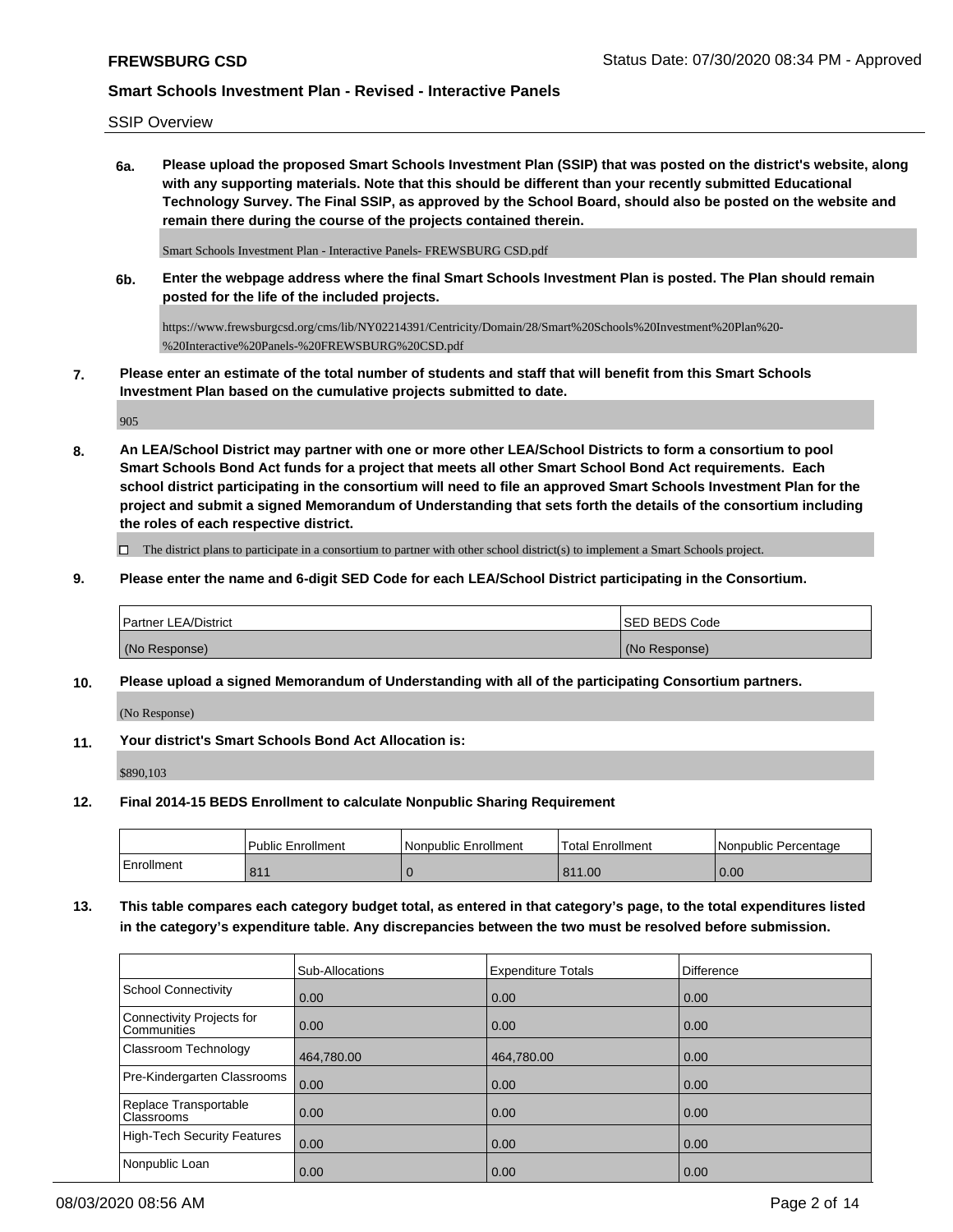SSIP Overview

|         | Sub-Allocations | Expenditure Totals | Difference |
|---------|-----------------|--------------------|------------|
| Totals: | 464,780         | 464,780            |            |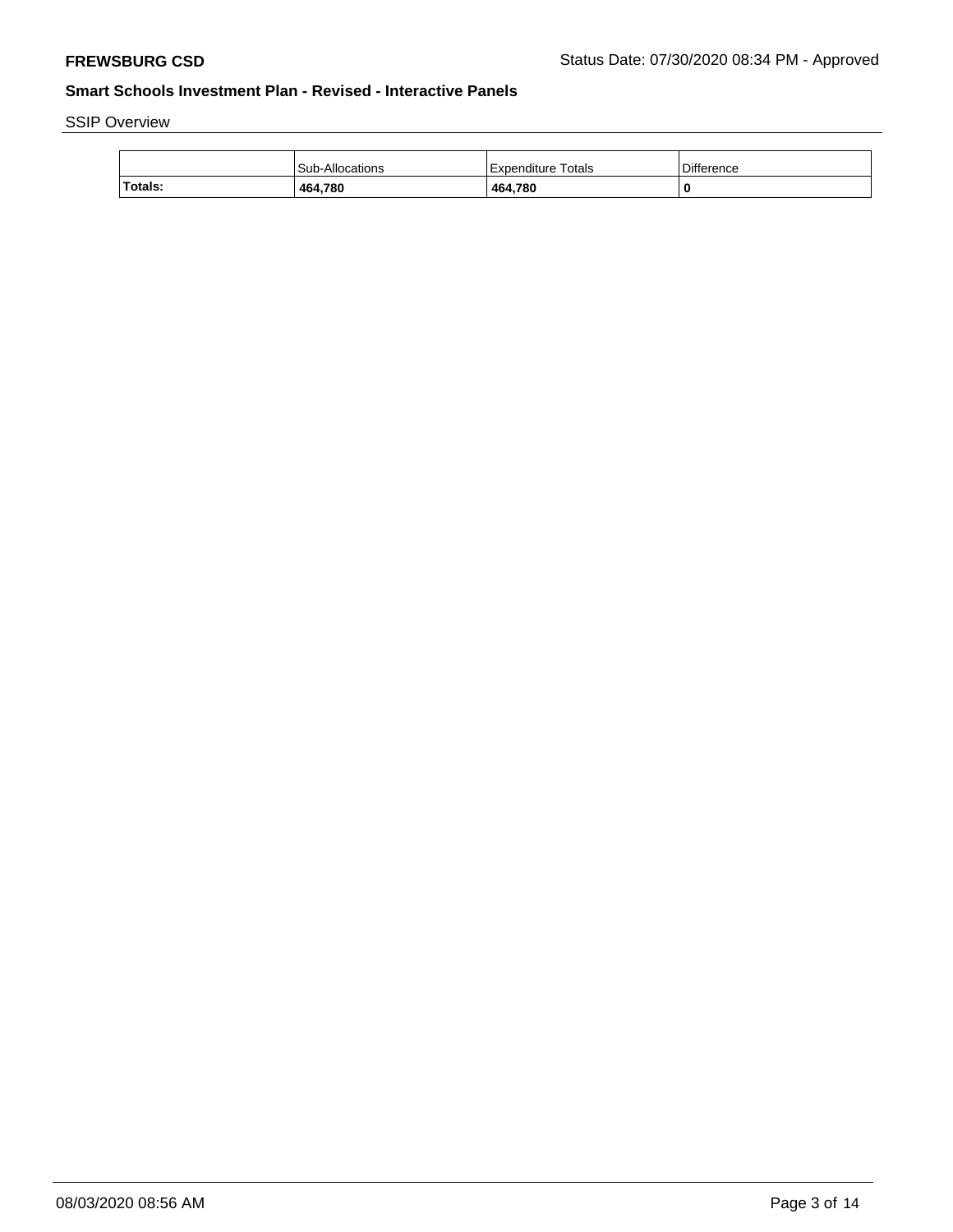School Connectivity

- **1. In order for students and faculty to receive the maximum benefit from the technology made available under the Smart Schools Bond Act, their school buildings must possess sufficient connectivity infrastructure to ensure that devices can be used during the school day. Smart Schools Investment Plans must demonstrate that:**
	- **• sufficient infrastructure that meets the Federal Communications Commission's 100 Mbps per 1,000 students standard currently exists in the buildings where new devices will be deployed, or**
	- **• is a planned use of a portion of Smart Schools Bond Act funds, or**
	- **• is under development through another funding source.**

**Smart Schools Bond Act funds used for technology infrastructure or classroom technology investments must increase the number of school buildings that meet or exceed the minimum speed standard of 100 Mbps per 1,000 students and staff within 12 months. This standard may be met on either a contracted 24/7 firm service or a "burstable" capability. If the standard is met under the burstable criteria, it must be:**

**1. Specifically codified in a service contract with a provider, and**

**2. Guaranteed to be available to all students and devices as needed, particularly during periods of high demand, such as computer-based testing (CBT) periods.**

**Please describe how your district already meets or is planning to meet this standard within 12 months of plan submission.**

(No Response)

**1a. If a district believes that it will be impossible to meet this standard within 12 months, it may apply for a waiver of this requirement, as described on the Smart Schools website. The waiver must be filed and approved by SED prior to submitting this survey.**

 $\Box$  By checking this box, you are certifying that the school district has an approved waiver of this requirement on file with the New York State Education Department.

**2. Connectivity Speed Calculator (Required). If the district currently meets the required speed, enter "Currently Met" in the last box: Expected Date When Required Speed Will be Met.**

|                  | l Number of     | Required Speed | Current Speed in | Expected Speed  | <b>Expected Date</b>                    |
|------------------|-----------------|----------------|------------------|-----------------|-----------------------------------------|
|                  | <b>Students</b> | In Mbps        | l Mbps           | Ito be Attained | When Required                           |
|                  |                 |                |                  |                 | l Within 12 Months ISpeed Will be Met l |
| Calculated Speed | (No Response)   | 0.00           | (No Response)    | (No Response)   | (No Response)                           |

**3. Describe how you intend to use Smart Schools Bond Act funds for high-speed broadband and/or wireless connectivity projects in school buildings.**

(No Response)

**4. Describe the linkage between the district's District Instructional Technology Plan and how the proposed projects will improve teaching and learning. (There should be a link between your response to this question and your responses to Question 1 in Section IV - NYSED Initiatives Alignment: "Explain how the district use of instructional technology will serve as a part of a comprehensive and sustained effort to support rigorous academic standards attainment and performance improvement for students."** 

**Your answer should also align with your answers to the questions in Section II - Strategic Technology Planning and the associated Action Steps in Section III - Action Plan.)**

(No Response)

**5. If the district wishes to have students and staff access the Internet from wireless devices within the school building, or in close proximity to it, it must first ensure that it has a robust Wi-Fi network in place that has sufficient bandwidth to meet user demand.**

**Please describe how you have quantified this demand and how you plan to meet this demand.**

(No Response)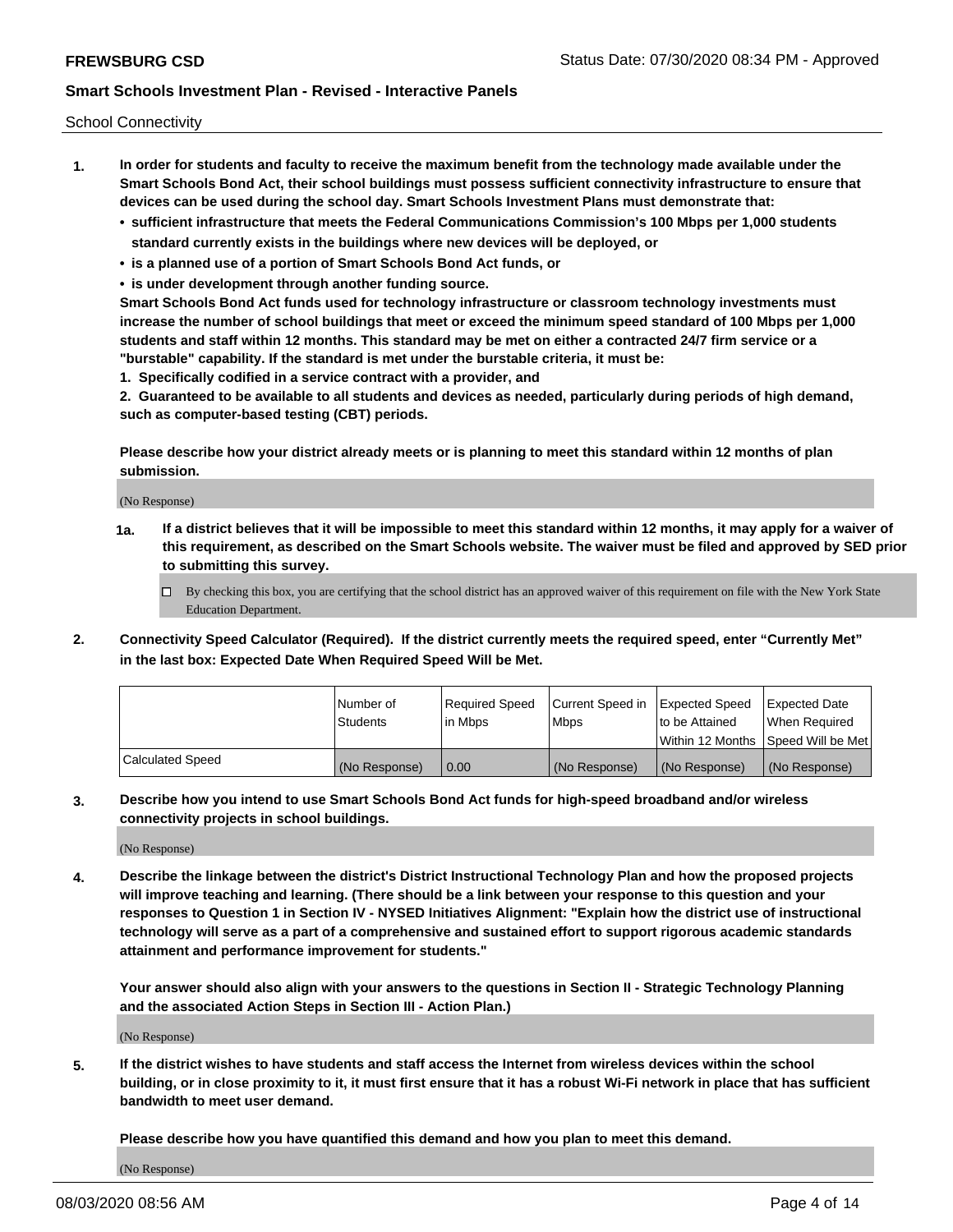School Connectivity

**6. Smart Schools plans with any expenditures in the School Connectivity category require a project number from the Office of Facilities Planning. Districts must submit an SSBA LOI and receive project numbers prior to submitting the SSIP. As indicated on the LOI, some projects may be eligible for a streamlined review and will not require a building permit.**

**Please indicate on a separate row each project number given to you by the Office of Facilities Planning.**

| Project Number |  |
|----------------|--|
| (No Response)  |  |

**7. Certain high-tech security and connectivity infrastructure projects may be eligible for an expedited review process as determined by the Office of Facilities Planning.**

## **Was your project deemed eligible for streamlined review?**

(No Response)

## **8. Include the name and license number of the architect or engineer of record.**

| Name          | License Number |
|---------------|----------------|
| (No Response) | (No Response)  |

### **9. Public Expenditures – Loanable (Counts toward the nonpublic loan calculation)**

| Select the allowable expenditure type.<br>Repeat to add another item under each type. | <b>PUBLIC</b> Items to be<br>l Purchased | Quantity         | l Cost Per Item  | <b>Total Cost</b> |
|---------------------------------------------------------------------------------------|------------------------------------------|------------------|------------------|-------------------|
| (No Response)                                                                         | (No Response)                            | (No<br>Response) | (No<br>Response) | 0.00              |
|                                                                                       |                                          | 0                | 0.00             |                   |

## **10. Public Expenditures – Non-Loanable (Does not count toward nonpublic loan calculation)**

| Select the allowable expenditure<br>type.<br>Repeat to add another item under<br>each type. | <b>PUBLIC</b> Items to be purchased | Quantity      | Cost per Item | <b>Total Cost</b> |
|---------------------------------------------------------------------------------------------|-------------------------------------|---------------|---------------|-------------------|
| (No Response)                                                                               | (No Response)                       | (No Response) | (No Response) | 0.00              |
|                                                                                             |                                     |               | 0.00          |                   |

#### **11. Final 2014-15 BEDS Enrollment to calculate Nonpublic Sharing Requirement (no changes allowed.)**

|            | Public Enrollment | Nonpublic Enrollment | 'Total Enrollment | l Nonpublic Percentage |
|------------|-------------------|----------------------|-------------------|------------------------|
| Enrollment | 811               |                      | 811.00            | 0.00                   |

### **12. Total Public Budget - Loanable (Counts toward the nonpublic loan calculation)**

|                                                      | Public Allocations | <b>Estimated Nonpublic Loan</b><br>Amount | Estimated Total Sub-Allocations |
|------------------------------------------------------|--------------------|-------------------------------------------|---------------------------------|
| Network/Access Costs                                 | (No Response)      | 0.00                                      | 0.00                            |
| School Internal Connections and<br><b>Components</b> | (No Response)      | 0.00                                      | 0.00                            |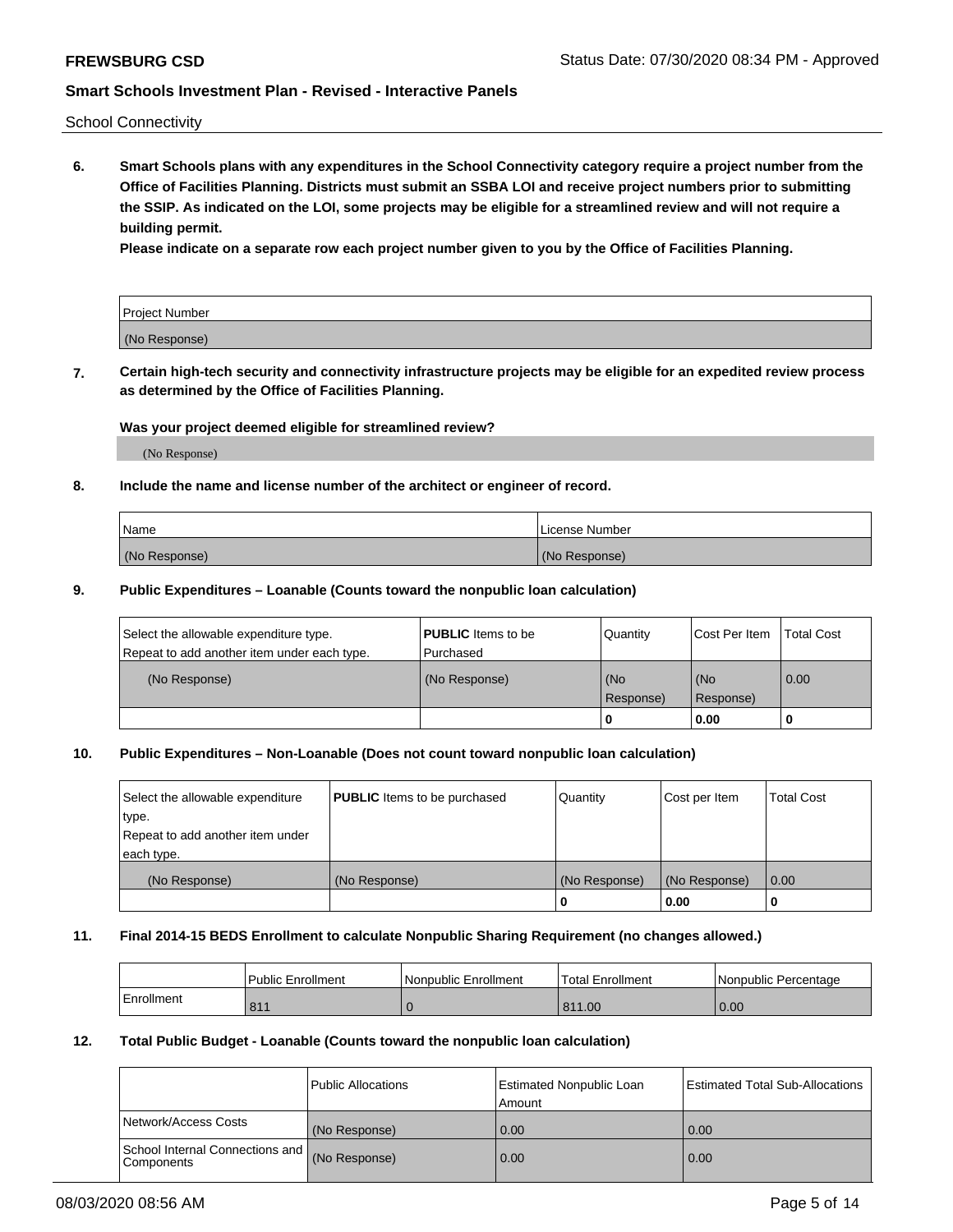School Connectivity

|         | Public Allocations | <b>Estimated Nonpublic Loan</b><br>Amount | <b>Estimated Total Sub-Allocations</b> |
|---------|--------------------|-------------------------------------------|----------------------------------------|
| l Other | (No Response)      | 0.00                                      | 0.00                                   |
| Totals: | 0.00               | 0                                         |                                        |

# **13. Total Public Budget – Non-Loanable (Does not count toward the nonpublic loan calculation)**

|                                                   | Sub-<br>Allocation |
|---------------------------------------------------|--------------------|
| Network/Access Costs                              | (No Response)      |
| Outside Plant Costs                               | (No Response)      |
| <b>School Internal Connections and Components</b> | (No Response)      |
| Professional Services                             | (No Response)      |
| Testing                                           | (No Response)      |
| <b>Other Upfront Costs</b>                        | (No Response)      |
| <b>Other Costs</b>                                | (No Response)      |
| Totals:                                           | 0.00               |

# **14. School Connectivity Totals**

|                          | Total Sub-Allocations |
|--------------------------|-----------------------|
| Total Loanable Items     | 0.00                  |
| Total Non-Ioanable Items | 0.00                  |
| Totals:                  | 0                     |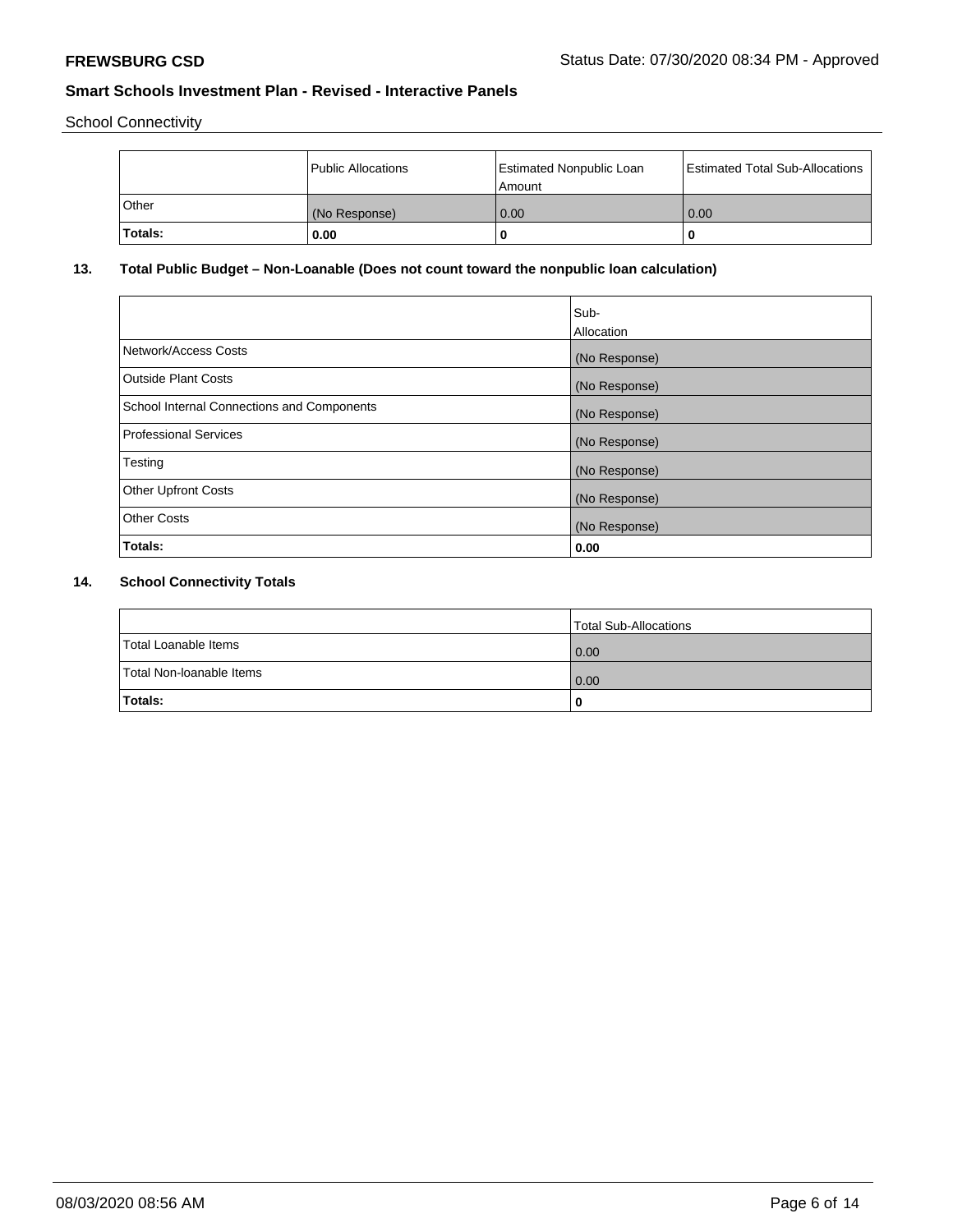Community Connectivity (Broadband and Wireless)

**1. Describe how you intend to use Smart Schools Bond Act funds for high-speed broadband and/or wireless connectivity projects in the community.**

(No Response)

**2. Please describe how the proposed project(s) will promote student achievement and increase student and/or staff access to the Internet in a manner that enhances student learning and/or instruction outside of the school day and/or school building.**

(No Response)

**3. Community connectivity projects must comply with all the necessary local building codes and regulations (building and related permits are not required prior to plan submission).**

 $\Box$  I certify that we will comply with all the necessary local building codes and regulations.

**4. Please describe the physical location of the proposed investment.**

(No Response)

**5. Please provide the initial list of partners participating in the Community Connectivity Broadband Project, along with their Federal Tax Identification (Employer Identification) number.**

| <b>Project Partners</b> | l Federal ID # |
|-------------------------|----------------|
| (No Response)           | (No Response)  |

**6. Please detail the type, quantity, per unit cost and total cost of the eligible items under each sub-category.**

| Select the allowable expenditure | Item to be purchased | Quantity      | Cost per Item | <b>Total Cost</b> |
|----------------------------------|----------------------|---------------|---------------|-------------------|
| type.                            |                      |               |               |                   |
| Repeat to add another item under |                      |               |               |                   |
| each type.                       |                      |               |               |                   |
| (No Response)                    | (No Response)        | (No Response) | (No Response) | 0.00              |
|                                  |                      | o             | 0.00          |                   |

**7. If you are submitting an allocation for Community Connectivity, complete this table.**

**Note that the calculated Total at the bottom of the table must equal the Total allocation for this category that you entered in the SSIP Overview overall budget.**

|                                    | Sub-Allocation |
|------------------------------------|----------------|
| Network/Access Costs               | (No Response)  |
| Outside Plant Costs                | (No Response)  |
| <b>Tower Costs</b>                 | (No Response)  |
| <b>Customer Premises Equipment</b> | (No Response)  |
| <b>Professional Services</b>       | (No Response)  |
| Testing                            | (No Response)  |
| <b>Other Upfront Costs</b>         | (No Response)  |
| <b>Other Costs</b>                 | (No Response)  |
| Totals:                            | 0.00           |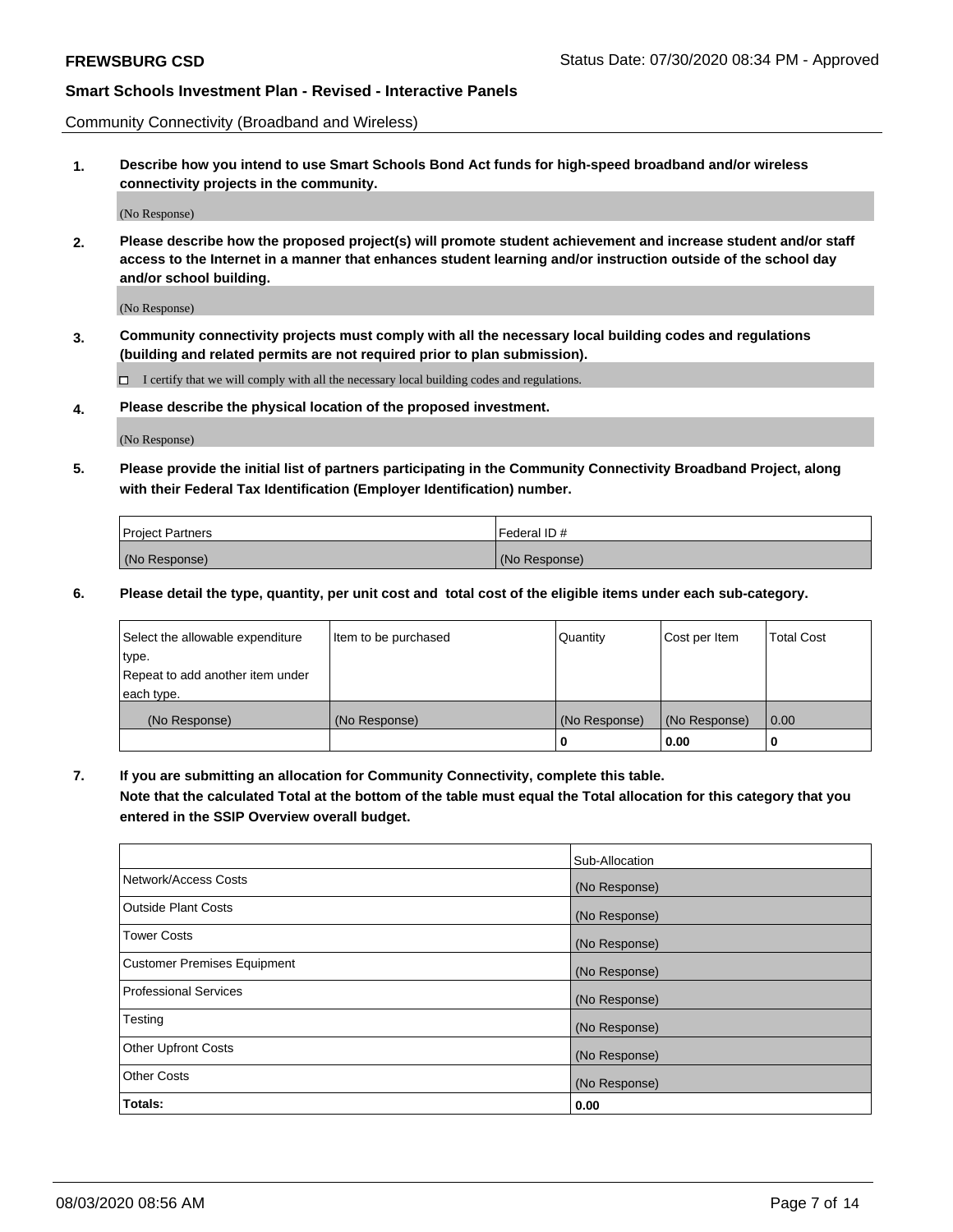### Classroom Learning Technology

**1. In order for students and faculty to receive the maximum benefit from the technology made available under the Smart Schools Bond Act, their school buildings must possess sufficient connectivity infrastructure to ensure that devices can be used during the school day. Smart Schools Investment Plans must demonstrate that sufficient infrastructure that meets the Federal Communications Commission's 100 Mbps per 1,000 students standard currently exists in the buildings where new devices will be deployed, or is a planned use of a portion of Smart Schools Bond Act funds, or is under development through another funding source. Smart Schools Bond Act funds used for technology infrastructure or classroom technology investments must increase the number of school buildings that meet or exceed the minimum speed standard of 100 Mbps per 1,000 students and staff within 12 months. This standard may be met on either a contracted 24/7 firm service or a "burstable" capability. If the standard is met under the burstable criteria, it must be:**

**1. Specifically codified in a service contract with a provider, and**

**2. Guaranteed to be available to all students and devices as needed, particularly during periods of high demand, such as computer-based testing (CBT) periods.**

**Please describe how your district already meets or is planning to meet this standard within 12 months of plan submission.**

Currently, both schools within the Frewsburg Central School District are equipped with an Avaya wireless system, including an access point in each classroom. This system was purchased and installed in 2013 through Erie I BOCES. While we currently meet the minimum speed standard of 100Mbps per 1,000 students, we plan to apply for 2018-19 eRate funds to upgrade this system. We believe this will insure we have future proofed our wireless infrastructure as we complete our 1:1 initiative across the whole district.

- **1a. If a district believes that it will be impossible to meet this standard within 12 months, it may apply for a waiver of this requirement, as described on the Smart Schools website. The waiver must be filed and approved by SED prior to submitting this survey.**
	- By checking this box, you are certifying that the school district has an approved waiver of this requirement on file with the New York State Education Department.
- **2. Connectivity Speed Calculator (Required). If the district currently meets the required speed, enter "Currently Met" in the last box: Expected Date When Required Speed Will be Met.**

|                  | l Number of<br><b>Students</b> | Reauired Speed<br>in Mbps | Current Speed in<br><b>Mbps</b> | Expected Speed<br>to be Attained<br>Within 12 Months 1Speed Will be Met | Expected Date<br>When Reauired |
|------------------|--------------------------------|---------------------------|---------------------------------|-------------------------------------------------------------------------|--------------------------------|
| Calculated Speed | 820                            | 82.00                     | 100                             | 100                                                                     | current                        |

**3. If the district wishes to have students and staff access the Internet from wireless devices within the school building, or in close proximity to it, it must first ensure that it has a robust Wi-Fi network in place that has sufficient bandwidth to meet user demand.**

**Please describe how you have quantified this demand and how you plan to meet this demand.**

Currently, both schools within the Frewsburg Central School District are equipped with an Avaya wireless system, including an access point in each classroom. Those access points are specified to allow up to 50 concurrent connections, with our class sizes not to exceed 25, including the instructor, we feel this is adequate classroom wireless coverage. In larger areas, such as gymnasiums, we've added more access points to meet the demand of a larger physical space. The wireless is currently in compliance with the minimum speed standard of 100Mbps per 1,000 students and we plan to utilize eRate funding to upgrade that system, insuring future expandability and resilience.

**4. All New York State public school districts are required to complete and submit an Instructional Technology Plan survey to the New York State Education Department in compliance with Section 753 of the Education Law and per Part 100.12 of the Commissioner's Regulations.**

**Districts that include educational technology purchases as part of their Smart Schools Investment Plan must have a submitted and approved Instructional Technology Plan survey on file with the New York State Education Department.**

By checking this box, you are certifying that the school district has an approved Instructional Technology Plan survey on file with the New York State Education Department.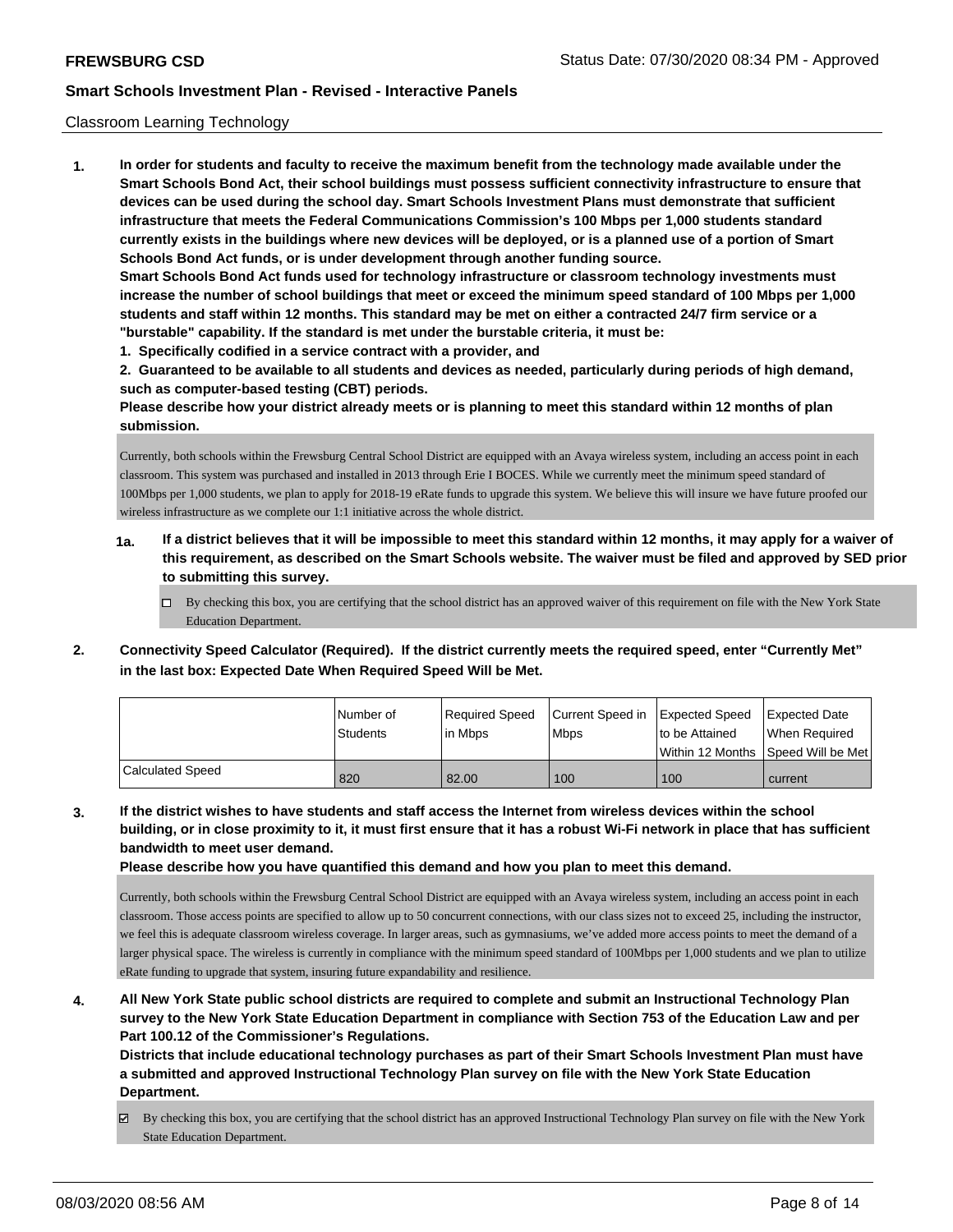### Classroom Learning Technology

**5. Describe the devices you intend to purchase and their compatibility with existing or planned platforms or systems. Specifically address the adequacy of each facility's electrical, HVAC and other infrastructure necessary to install and support the operation of the planned technology.**

Our district intends to purchase interactive panels for all classrooms to replace outdated SMARTboards and projectors. We have tested these panels in our classrooms and consulted with our BOCES network specialists to ensure connectivity infrastructure will support this technology. In addition, we have had meetings with our maintenance department regarding installation and electrical requirements. They have confirmed HVAC will not be impacted.

- **6. Describe how the proposed technology purchases will:**
	- **> enhance differentiated instruction;**
	- **> expand student learning inside and outside the classroom;**
	- **> benefit students with disabilities and English language learners; and**
	- **> contribute to the reduction of other learning gaps that have been identified within the district.**

**The expectation is that districts will place a priority on addressing the needs of students who struggle to succeed in a rigorous curriculum. Responses in this section should specifically address this concern and align with the district's Instructional Technology Plan (in particular Question 2 of E. Curriculum and Instruction: "Does the district's instructional technology plan address the needs of students with disabilities to ensure equitable access to instruction, materials and assessments?" and Question 3 of the same section: "Does the district's instructional technology plan address the provision of assistive technology specifically for students with disabilities to ensure access to and participation in the general curriculum?")**

**In addition, describe how the district ensures equitable access to instruction, materials and assessments and participation in the general curriculum for both SWD and English Language Learners/Multilingual Learners (ELL/MLL) students.**

It is our belief that technology integration should support and enhance curriculum at all grade levels.We will focus on locally providing high quality professional development with a focus on digital resources that complement/extend the curriculum. Technology integrators will assist teachers in bridging gaps within their curriculum by helping them address areas of both strength and weakness to challenge and support all learners. Exposing teachers and students to relevant online digital resources to enhance the curriculum will assist us in cultivating a blended learning environment. In developing a blended learning environment, flexible learning space is important. Flexible learning spaces provide students and educators the freedom to adapt to their needs at any given moment. These types of spaces allow users to modify their environment to fit a variety of learning styles and activities, from individual to small group to large group exercises ensuring the ability to differentiate and take advantage of teachable moments. Research has repeatedly demonstrated that students learn better when they are fully engaged and that multisensory, hands-on learning is the best way to engage them. Interactive whiteboards facilitate multisensory learning which benefits all students including students with disabilities (SWD) and English language learners. SWD will continue to participate in the least restrictive environment. With access to more technology and online curriculum, more opportunities for closing achievement gaps will be accessible. Teachers will identify student strengths and weaknesses and use this information in writing IEP goals as well as progress monitoring. Opportunities for hands on, multisensory learning and collaboration will serve as an additional support to SWD and ELL students.

Classroom applications for using interactive whiteboards and digital displays include: multimedia lessons and presentations including audio and video, collaborative problem solving, showcasing student projects and presentations, virtual field trips, recorded lessons that can be used by substitute teachers, and goal setting/documentation of student achievement. Connected web cams allow students to participate in distance learning opportunities and virtual field trips allowing students in our rural school district to enrich their experiences and 'visit' places they may never have the opportunity to go.

SWD will continue to participate in the least restrictive environment. With access to more technology and online curriculum, more opportunities for closing achievement gaps will be attainable. Teachers will identify student strengths and weaknesses and use this information in writing IEP goals as well as progress monitoring. Providing many modalities for student learning within the least restrictive setting is becoming easier with the addition of technology in the classroom. Differentiated digital curriculum, flexible learning spaces and opportunities for student collaboration are increased as we utilize interactive panels. With the ability for multi-touch support, more students can contribute and enrich a class discussion at once. This supports equitable access to instruction, and increases participation in the general curriculum for both SWD and English Language Learners/Multilingual Learners students.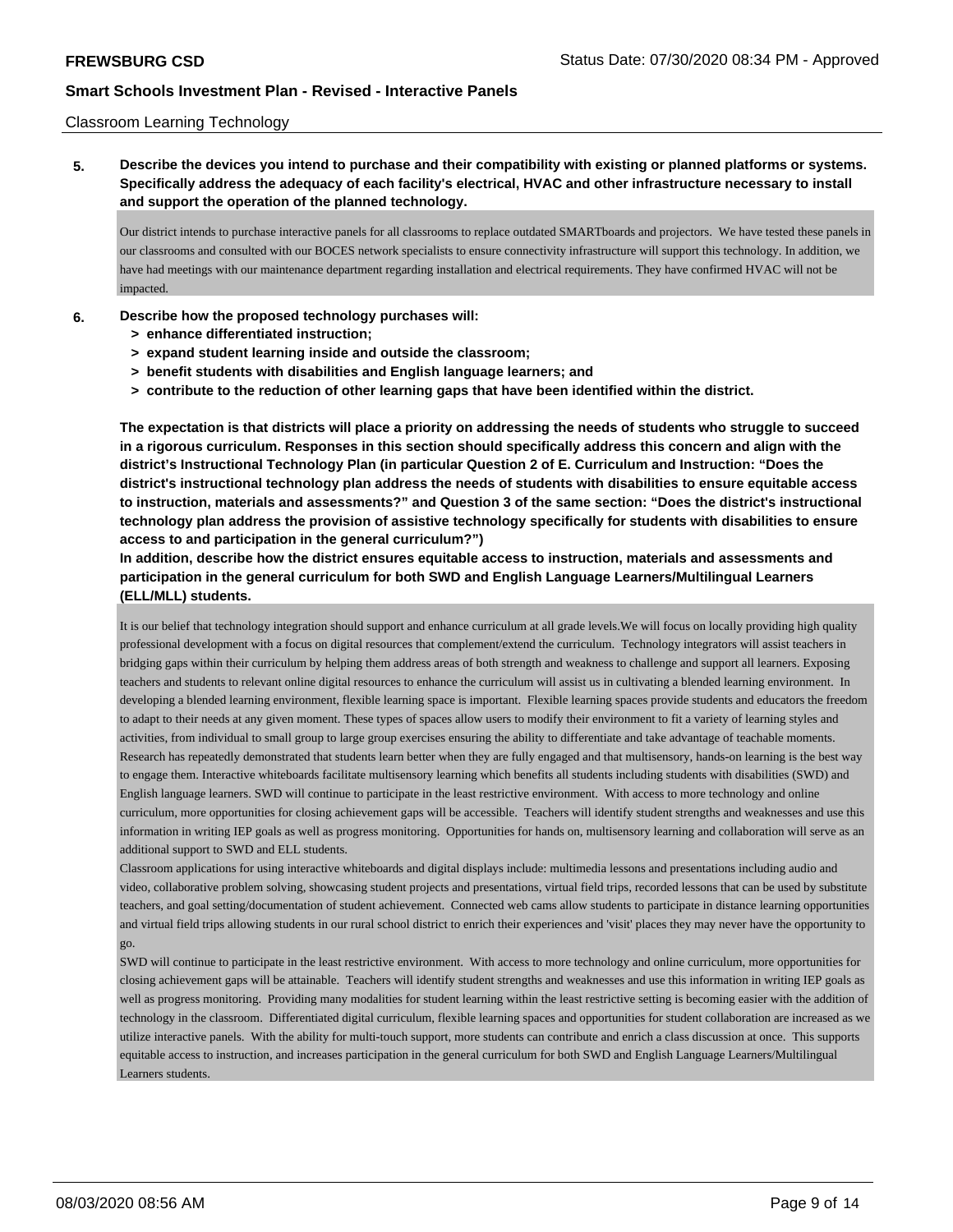### Classroom Learning Technology

## **7. Where appropriate, describe how the proposed technology purchases will enhance ongoing communication with parents and other stakeholders and help the district facilitate technology-based regional partnerships, including distance learning and other efforts.**

The interactive panels we purchase will allow classrooms to connect with distance learning opportunities including virtual field trips, classroom connection/pen pals, and other experiences that enrich and extend the curriculum. Our local BOCES offers distlance learning projects throughout the year which have required the use of polycoms. This equipment is outdated and doesn't offer the best resolution. We only have 3 polycoms district wide. The capablitly of the interactive panel to connect with web cams will eliminate the need for us to replace the polycoms and will streamline the use of distance learning.

**8. Describe the district's plan to provide professional development to ensure that administrators, teachers and staff can employ the technology purchased to enhance instruction successfully.**

**Note: This response should be aligned and expanded upon in accordance with your district's response to Question 1 of F. Professional Development of your Instructional Technology Plan: "Please provide a summary of professional development offered to teachers and staff, for the time period covered by this plan, to support technology to enhance teaching and learning. Please include topics, audience and method of delivery within your summary."**

We have been working with our Technology team on developing a plan for training the classroom teachers on effectively utilizing their new interactive panels. We will be locally purchasing a CTLE approved online site license which allows a full year of differentiated, topic specific professional development that can be accessed by teachers during or outside of their work day. We will also be purchasing 3 onsite days with the vendor. In addition, we will have onsite mentoring availble. Our tech integrators will be pushing into classrooms doing on the job training helping the teachers integrate their curriculum with this new technology.

**9. Districts must contact one of the SUNY/CUNY teacher preparation programs listed on the document on the left side of the page that supplies the largest number of the district's new teachers to request advice on innovative uses and best practices at the intersection of pedagogy and educational technology.**

 $\boxtimes$  By checking this box, you certify that you have contacted the SUNY/CUNY teacher preparation program that supplies the largest number of your new teachers to request advice on these issues.

**9a. Please enter the name of the SUNY or CUNY Institution that you contacted.**

SUNY Fredonia

**9b. Enter the primary Institution phone number.**

716-673-3111

**9c. Enter the name of the contact person with whom you consulted and/or will be collaborating with on innovative uses of technology and best practices.**

Debra L. Karpinske-Keyser

**10. To ensure the sustainability of technology purchases made with Smart Schools funds, districts must demonstrate a long-term plan to maintain and replace technology purchases supported by Smart Schools Bond Act funds. This sustainability plan shall demonstrate a district's capacity to support recurring costs of use that are ineligible for Smart Schools Bond Act funding such as device maintenance, technical support, Internet and wireless fees, maintenance of hotspots, staff professional development, building maintenance and the replacement of incidental items. Further, such a sustainability plan shall include a long-term plan for the replacement of purchased devices and equipment at the end of their useful life with other funding sources.**

 $\boxtimes$  By checking this box, you certify that the district has a sustainability plan as described above.

**11. Districts must ensure that devices purchased with Smart Schools Bond funds will be distributed, prepared for use, maintained and supported appropriately. Districts must maintain detailed device inventories in accordance with generally accepted accounting principles.**

By checking this box, you certify that the district has a distribution and inventory management plan and system in place.

**12. Please detail the type, quantity, per unit cost and total cost of the eligible items under each sub-category.**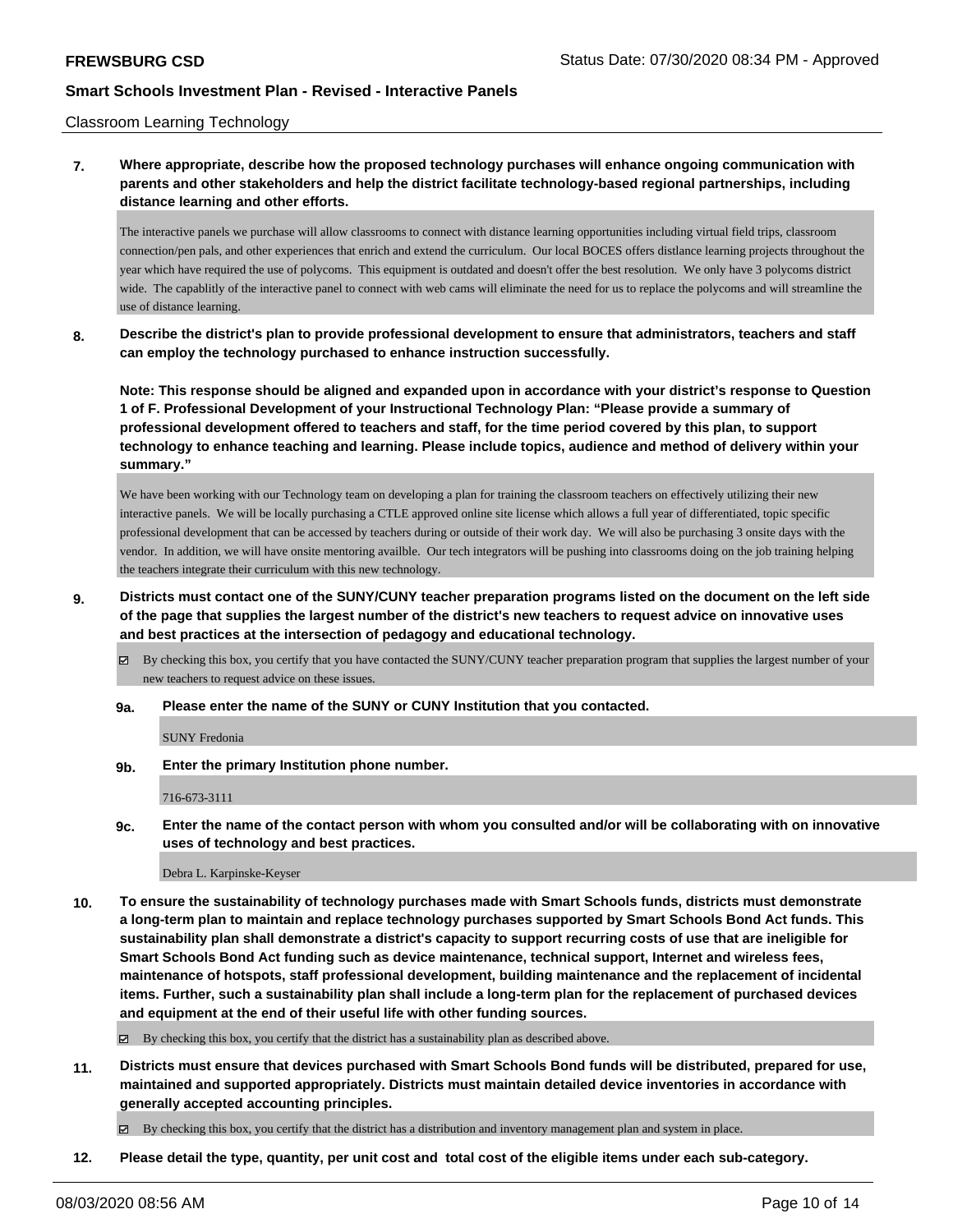Classroom Learning Technology

| Select the allowable expenditure               | Item to be Purchased                           | Quantity | Cost per Item | <b>Total Cost</b> |
|------------------------------------------------|------------------------------------------------|----------|---------------|-------------------|
| type.                                          |                                                |          |               |                   |
| Repeat to add another item under<br>each type. |                                                |          |               |                   |
| Interactive Whiteboards                        | Interactive Flat Panel SMART learning<br>suite | l 85     | 4,680.00      | 397,800.00        |
| Interactive Whiteboards                        | <b>Fixed Height Stand</b>                      | 85       | 760.00        | 64,600.00         |
| <b>Other Costs</b>                             | <b>HDMI</b> cable                              | 85       | 28.00         | 2,380.00          |
|                                                |                                                | 255      | 5,468.00      | 464,780           |

## **13. Final 2014-15 BEDS Enrollment to calculate Nonpublic Sharing Requirement (no changes allowed.)**

|            | l Public Enrollment | Nonpublic Enrollment | <b>Total Enrollment</b> | Nonpublic<br>l Percentage |
|------------|---------------------|----------------------|-------------------------|---------------------------|
| Enrollment | 811                 |                      | 811.00                  | 0.00                      |

# **14. If you are submitting an allocation for Classroom Learning Technology complete this table.**

|                          | Public School Sub-Allocation | <b>Estimated Nonpublic Loan</b><br>Amount<br>(Based on Percentage Above) | Estimated Total Public and<br>Nonpublic Sub-Allocation |
|--------------------------|------------------------------|--------------------------------------------------------------------------|--------------------------------------------------------|
| Interactive Whiteboards  | 462,400.00                   | 0.00                                                                     | 462,400.00                                             |
| <b>Computer Servers</b>  | 0.00                         | 0.00                                                                     | 0.00                                                   |
| <b>Desktop Computers</b> | 0.00                         | 0.00                                                                     | 0.00                                                   |
| <b>Laptop Computers</b>  | 0.00                         | 0.00                                                                     | 0.00                                                   |
| <b>Tablet Computers</b>  | 0.00                         | 0.00                                                                     | 0.00                                                   |
| <b>Other Costs</b>       | 2,380.00                     | 0.00                                                                     | 2,380.00                                               |
| Totals:                  | 464,780.00                   | 0                                                                        | 464,780                                                |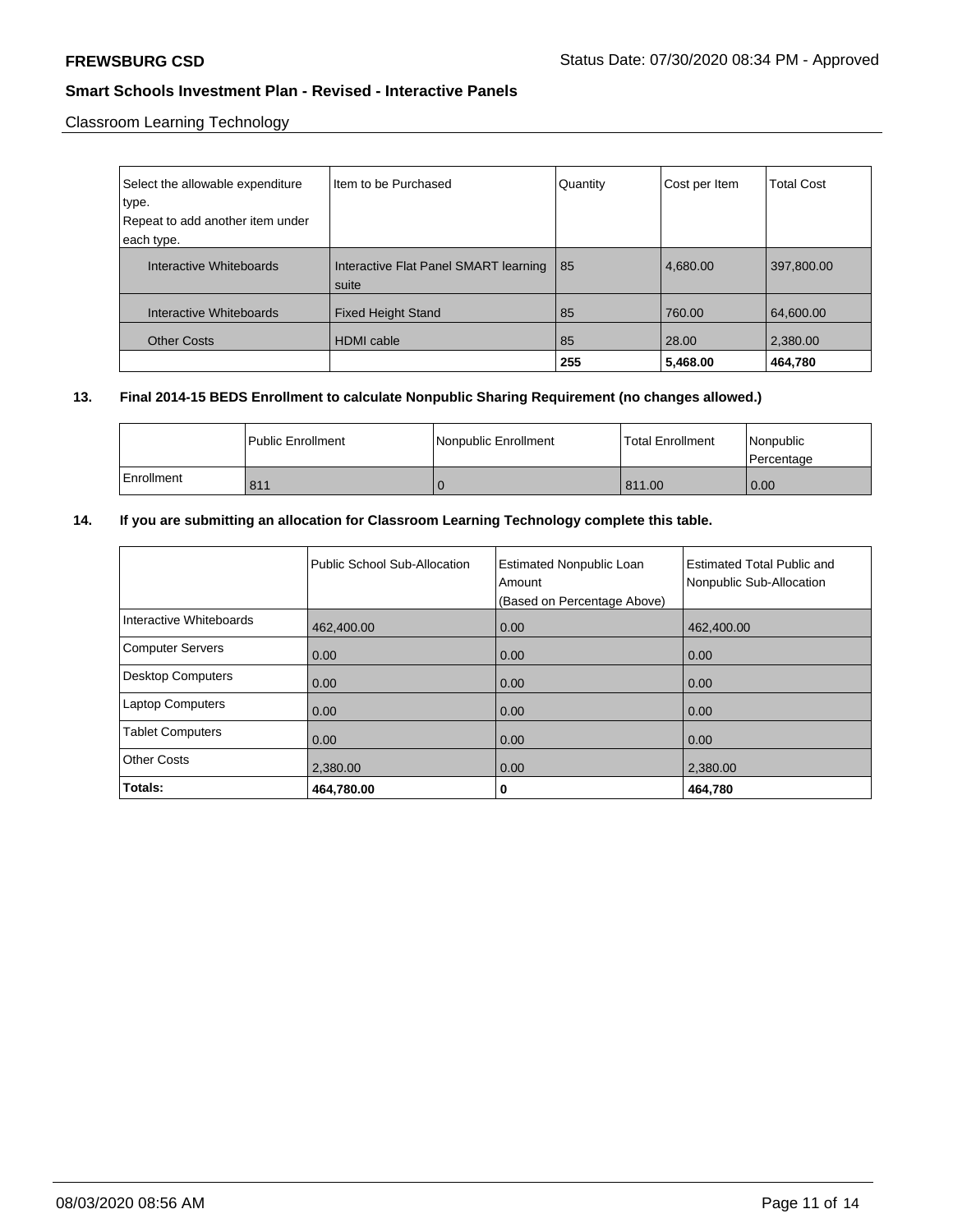### Pre-Kindergarten Classrooms

**1. Provide information regarding how and where the district is currently serving pre-kindergarten students and justify the need for additional space with enrollment projections over 3 years.**

(No Response)

- **2. Describe the district's plan to construct, enhance or modernize education facilities to accommodate prekindergarten programs. Such plans must include:**
	- **Specific descriptions of what the district intends to do to each space;**
	- **An affirmation that new pre-kindergarten classrooms will contain a minimum of 900 square feet per classroom;**
	- **The number of classrooms involved;**
	- **The approximate construction costs per classroom; and**
	- **Confirmation that the space is district-owned or has a long-term lease that exceeds the probable useful life of the improvements.**

(No Response)

**3. Smart Schools Bond Act funds may only be used for capital construction costs. Describe the type and amount of additional funds that will be required to support ineligible ongoing costs (e.g. instruction, supplies) associated with any additional pre-kindergarten classrooms that the district plans to add.**

(No Response)

**4. All plans and specifications for the erection, repair, enlargement or remodeling of school buildings in any public school district in the State must be reviewed and approved by the Commissioner. Districts that plan capital projects using their Smart Schools Bond Act funds will undergo a Preliminary Review Process by the Office of Facilities Planning.**

**Please indicate on a separate row each project number given to you by the Office of Facilities Planning.**

| Project Number |  |
|----------------|--|
| (No Response)  |  |
|                |  |

**5. Please detail the type, quantity, per unit cost and total cost of the eligible items under each sub-category.**

| Select the allowable expenditure | Item to be purchased | Quantity      | Cost per Item | <b>Total Cost</b> |
|----------------------------------|----------------------|---------------|---------------|-------------------|
| type.                            |                      |               |               |                   |
| Repeat to add another item under |                      |               |               |                   |
| each type.                       |                      |               |               |                   |
| (No Response)                    | (No Response)        | (No Response) | (No Response) | 0.00              |
|                                  |                      | U             | 0.00          |                   |

**6. If you have made an allocation for Pre-Kindergarten Classrooms, complete this table. Note that the calculated Total at the bottom of the table must equal the Total allocation for this category that you entered in the SSIP Overview overall budget.**

| Totals:                                  | 0.00           |
|------------------------------------------|----------------|
| <b>Other Costs</b>                       | (No Response)  |
| Enhance/Modernize Educational Facilities | (No Response)  |
| Construct Pre-K Classrooms               | (No Response)  |
|                                          | Sub-Allocation |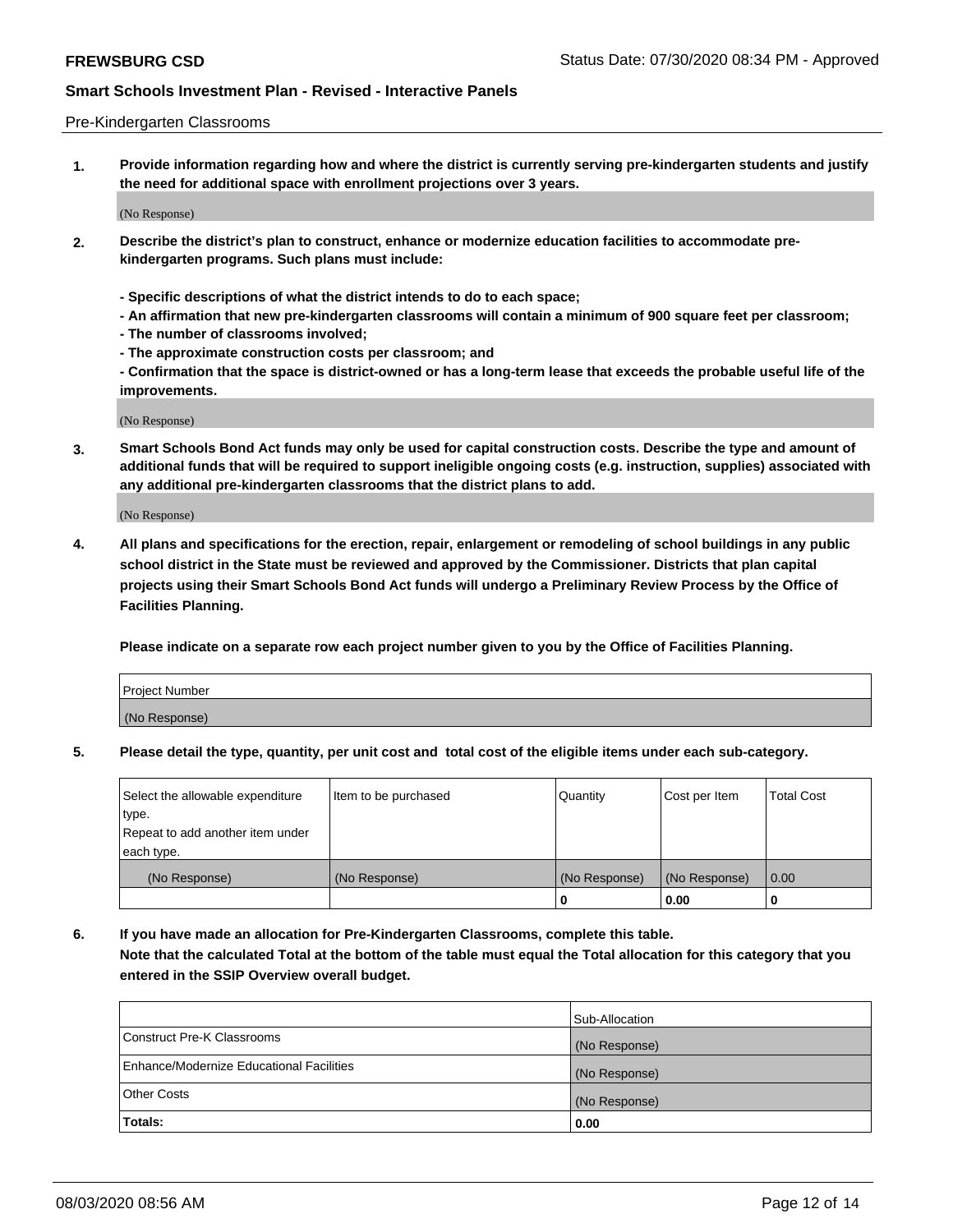Replace Transportable Classrooms

**1. Describe the district's plan to construct, enhance or modernize education facilities to provide high-quality instructional space by replacing transportable classrooms.**

(No Response)

**2. All plans and specifications for the erection, repair, enlargement or remodeling of school buildings in any public school district in the State must be reviewed and approved by the Commissioner. Districts that plan capital projects using their Smart Schools Bond Act funds will undergo a Preliminary Review Process by the Office of Facilities Planning.**

**Please indicate on a separate row each project number given to you by the Office of Facilities Planning.**

| Project Number |  |
|----------------|--|
|                |  |
|                |  |
|                |  |
| (No Response)  |  |
|                |  |
|                |  |

**3. For large projects that seek to blend Smart Schools Bond Act dollars with other funds, please note that Smart Schools Bond Act funds can be allocated on a pro rata basis depending on the number of new classrooms built that directly replace transportable classroom units.**

**If a district seeks to blend Smart Schools Bond Act dollars with other funds describe below what other funds are being used and what portion of the money will be Smart Schools Bond Act funds.**

(No Response)

**4. Please detail the type, quantity, per unit cost and total cost of the eligible items under each sub-category.**

| Select the allowable expenditure | Item to be purchased | Quantity      | Cost per Item | Total Cost |
|----------------------------------|----------------------|---------------|---------------|------------|
| ∣type.                           |                      |               |               |            |
| Repeat to add another item under |                      |               |               |            |
| each type.                       |                      |               |               |            |
| (No Response)                    | (No Response)        | (No Response) | (No Response) | 0.00       |
|                                  |                      | u             | 0.00          |            |

**5. If you have made an allocation for Replace Transportable Classrooms, complete this table. Note that the calculated Total at the bottom of the table must equal the Total allocation for this category that you entered in the SSIP Overview overall budget.**

|                                                | Sub-Allocation |
|------------------------------------------------|----------------|
| Construct New Instructional Space              | (No Response)  |
| Enhance/Modernize Existing Instructional Space | (No Response)  |
| Other Costs                                    | (No Response)  |
| Totals:                                        | 0.00           |